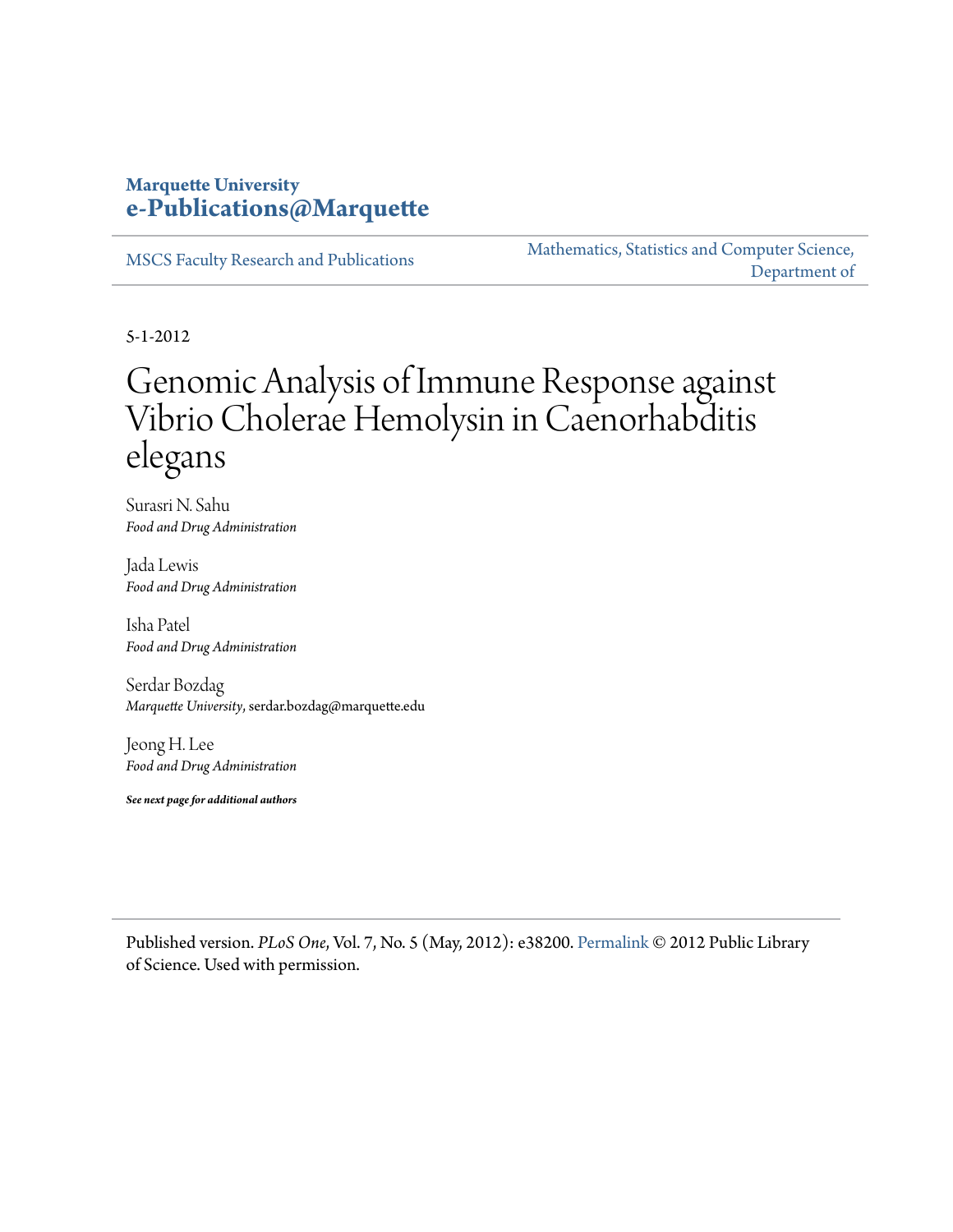## **Authors**

Surasri N. Sahu, Jada Lewis, Isha Patel, Serdar Bozdag, Jeong H. Lee, Joseph E. LeClerc, and Hediye Nese Cinar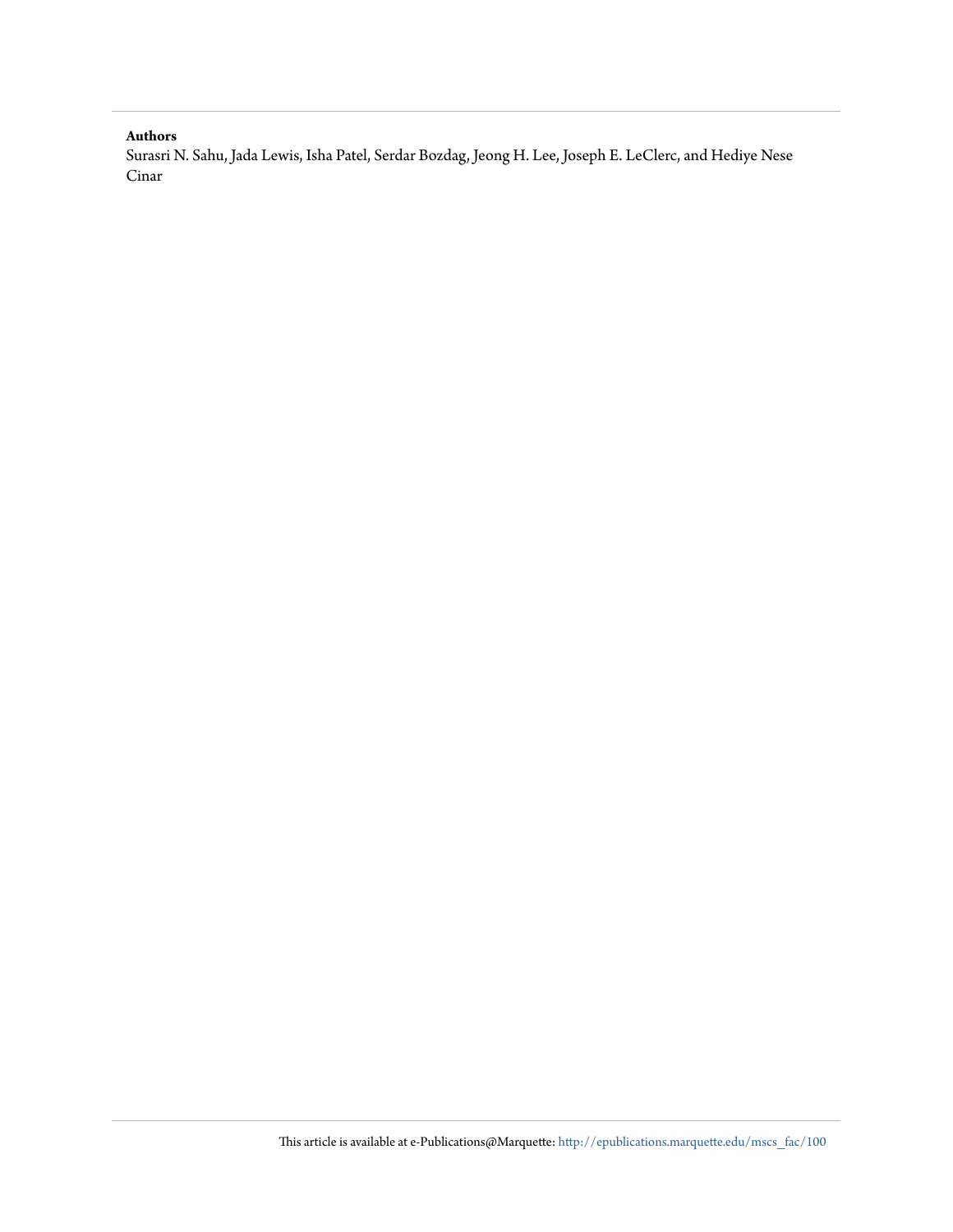# Genomic Analysis of Immune Response against Vibrio cholerae Hemolysin in Caenorhabditis elegans

## Surasri N. Sahu<sup>1,4</sup>, Jada Lewis<sup>29</sup>, Isha Patel<sup>29</sup>, Serdar Bozdag<sup>3</sup>, Jeong H. Lee<sup>1,5</sup>, Joseph E. LeClerc<sup>2</sup>, Hediye Nese Cinar<sup>1</sup>\*

1 Division of Virulence Assessment, Food and Drug Administration, Laurel, Maryland, United States of America, 2 Division of Molecular Biology, Food and Drug Administration, Laurel, Maryland, United States of America, 3 Neuro-Oncology Branch, National Cancer Institute, National Institutes of Health, Bethesda, Maryland, United States of America, 4Oak Ridge Institute for Science and Education, Oak Ridge, Tennessee, United States of America, 5 Kyungpook National University (KNU), Daegu, South Korea

## Abstract

Vibrio cholerae cytolysin (VCC) is among the accessory V. cholerae virulence factors that may contribute to disease pathogenesis in humans. VCC, encoded by hlyA gene, belongs to the most common class of bacterial toxins, known as poreforming toxins (PFTs). V. cholerae infects and kills Caenorhabditis elegans via cholerae toxin independent manner. VCC is required for the lethality, growth retardation and intestinal cell vacuolation during the infection. However, little is known about the host gene expression responses against VCC. To address this question we performed a microarray study in C. elegans exposed to V. cholerae strains with intact and deleted hlyA genes. Many of the VCC regulated genes identified, including C-type lectins, Prion-like (glutamine [Q]/asparagine [N]-rich)-domain containing genes, genes regulated by insulin/ IGF-1-mediated signaling (IIS) pathway, were previously reported as mediators of innate immune response against other bacteria in C. elegans. Protective function of the subset of the genes up-regulated by VCC was confirmed using RNAi. By means of a machine learning algorithm called FastMEDUSA, we identified several putative VCC induced immune regulatory transcriptional factors and transcription factor binding motifs. Our results suggest that VCC is a major virulence factor, which induces a wide variety of immune response- related genes during V. cholerae infection in C. elegans.

Citation: Sahu SN, Lewis J, Patel I, Bozdag S, Lee JH, et al. (2012) Genomic Analysis of Immune Response against Vibrio cholerae Hemolysin in Caenorhabditis elegans. PLoS ONE 7(5): e38200. doi:10.1371/journal.pone.0038200

Editor: Pedro Santos, University of Minho, Portugal

Received December 2, 2011; Accepted May 4, 2012; Published May 31, 2012

This is an open-access article, free of all copyright, and may be freely reproduced, distributed, transmitted, modified, built upon, or otherwise used by anyone for any lawful purpose. The work is made available under the Creative Commons CC0 public domain dedication.

Funding: The authors have no support or funding to report.

Competing Interests: The authors have declared that no competing interests exist.

\* E-mail: hediye.cinar@fda.hhs.gov

. These authors contributed equally to this work.

#### Introduction

V. cholerae cytolysin (VCC) is among the accessory V. cholerae virulence factors that may contribute to the sporadic form of diarrheal disease pathogenesis. VCC, encoded by hlyA gene, belongs to the most common class of bacterial toxins, the poreforming toxins (PFTs), which are important virulence factors. Most of the O1 biotype El Tor, O139, and non-O1/non-O139 V. *cholerae* isolates, produce a 80-kD water soluble cytolysin (VCC)  $[1 -$ 3]. VCC causes tissue and cell damage through apoptosis, autophagy, cellular vacuolization, cell lysis and necrosis. [4–9]. Studies using host models such as infant mouse, rabbit ileal loop, streptomycin fed adult C57BL/6 mice models, and nematode C. elegans infection model, suggest that VCC was responsible for the residual toxicity observed with some of the vaccine strains with full or partial coding sequences of  $hlyA$  gene [4,10,11].

Caenorhabditis elegans has been used as an invertebrate host model to identify and assess virulence factors of several human pathogens including V. cholerae [11–14]. V. cholerae causes lethal infection in the nematode Caenorhabditis elegans via a cholera toxin (Ctx) and toxin co-regulated pili (Tcp) independent process, providing a useful host model system to screen for the virulence factors other than Ctx and Tcp. Worm lethality effect inflicted by V. cholerae, is mediated by LuxO-regulated genes in the quorum sensing (QS) pathway, such as  $\frac{hapR}{V}$ . *cholerae* metalloprotease gene  $PrV$  [14], and VCC encoding gene hlyA [11]. hlyA also causes developmental delay and intestinal vacuolation in C. elegans [11].

PLoS one

Host responses to VCC at the molecular level, and the significance of these responses in host organisms' defense during V. cholerae pathogenesis, remain poorly understood. C. elegans provides an excellent model to address these questions. Here we report our findings regarding genome wide host transcriptional response to VCC in C. elegans during V. cholerae infection. We performed a microarray study in C. elegans which was exposed to V. cholerae strains with intact and deleted hlyA genes for 18 hours. Expression profiles of the worms exposed to  $h/yA(-)$  V. cholerae strains were compared with the expression profiles of the worms exposed to  $hlyA(+)$  *V. cholerae* strains. Many of the differentially expressed genes previously reported as mediators of innate immune response against other bacteria in C. elegans, suggesting that C. elegans uses common and specific mechanisms against V.cholerae and these defenses are induced by VCC. Among the differentially expressed genes are: C-type lectins, abu (activated in blocked unfolded protein response) genes, which contain Prion-like (glutamine [Q]/asparagine[N]-rich)-domain, and genes regulated by daf-16. Immune response function of the subset of the differentially expressed genes against V. cholerae infection was confirmed using RNAi. Using a machine learning algorithm called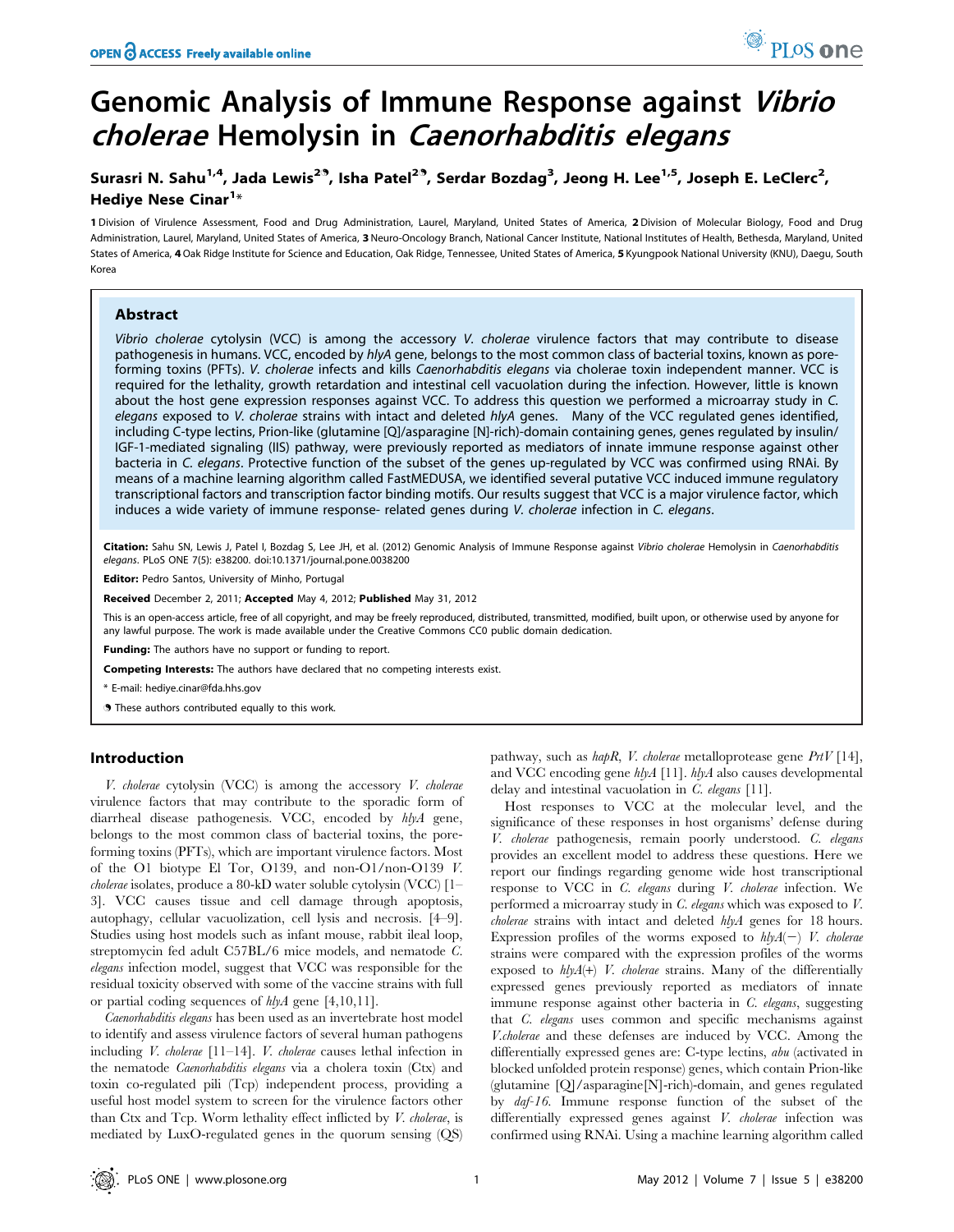FastMEDUSA, we identified putative immune regulatory transcriptional factors, which are regulated by VCC. FastMEDUSA was also used to discover the transcription factor binding motifs, which were later analyzed using the GOMO (Gene Ontology for Motifs) tool to identify the GO-terms associated with these motifs. Go terms related to pathogen recognition and to immune and inflammatory responses, were found to be significantly associated with the motifs identified using FastMEDUSA.

### Materials and Methods

#### Bacterial strains, media and culture conditions

Bacterial strains used in this study include: E7946: V. cholerae Wild-type O1 El Tor, Ogawa strain, HNC45: E7946 AhlyA, CVD 109:  $\Delta$ (ctxAB zot ace) of parental strain E7946, CVD110  $\Delta$ (ctxAB zot ace) hlyA::(ctxB mer) Hgr of parental strain E7946.

V. cholerae strains were cultured in tryptic soy broth (TSB, Becton Dicson Microbiology System, BBL, Cockeysville, MD) media supplemented with 1% NaCl at  $30^{\circ}$ C. E.coli OP 50 was grown in LB culture media.

#### C. elegans strains, maintenance and microscopy

Strains N2, NL2099 rrf-3 (pk1426), GR1373 eri-1 (mg366), RB711 pqm-1(ok485), VC2169 abu-15(ok2878), VC1806 nhr-234(gk865), RB1590 pax-1 (ok1949), VC1204 nhr-34 (gk556), RB657 nhr-23 (ok407), RB1044 Y47H9C.2 (ok990), and SAL139  $pha-I(e2123)$ ; denEx17 [dod-22::GFP+pha-1(+)] were acquired from the Caenorhabditis Genetics Center (CGC). All the strains were maintained at  $22^{\circ}$ C except GR1373 (en-1), which is maintained at  $16^{\circ}$ C. The wild type Bristol strain N2, was cultured in C. elegans habitation media (CeHM) in tissue culture flasks on a platform shaker [15]. Nematodes were bleached (0.5 M NaOH, 1% Hypochlorite) to collect eggs which were incubated in M9 media for 24 hours to bring them to synchronized L1 stage and then transferred to CeHM. For microscopy, mixed stage worms grown on OP50 and test bacteria seeded nematode growth media (NGM) plates, were imaged on a Leica MZ16FA stereomicroscope.

#### RNA Isolation

Synchronized L1 stage N2 animals were transferred to C. elegans habitation media (CeHM) and incubated for 24 hours. Animals were washed with M9 buffer and transferred to NGM plates containing E. coli strain OP50, V. cholerae strains E7946, E7946  $\varDelta$ hly, CVD109, and CVD110, and incubated at  $22^{\circ}$ C for 18 hours. Worms were collected and washed in M9 buffer and RNA was extracted using TRIzol reagent (Invitrogen). Residual genomic DNA was removed by DNase treatment (Ambion, Austin, TX). Three independent RNA isolations were performed with each condition for microarray analysis.

#### Microarray Analysis

For each experimental condition, RNA was isolated from three biological replicate samples. cRNA was synthesized from 10 µg of total RNA, and samples were hybridized to the C. elegans GeneChip (Affymetrix, Santa Clara, CA) by the FDA/CFSAN/ DMB Microarray Facility following the manufacturers instruction. The chip represents 22500 transcripts of the expressed C. elegans genome based on the December 2005 genome sequence. The data were processed using Partek Genomics Suite, version 6.4 Partek Inc, St. Louis, MO. The robust multichip averaging algorithm was used to normalize and summarize the probe data into probe set expression values. Analysis of variance, fold-change, and false

discovery rate (FDR) calculations were also performed using Partek<sup>®</sup> Genomics Suite TM version 6.5 (Copyright  $© 2010$ Partek Inc., St. Louis, MO, USA). Transcripts showing a corrected p value of  $\leq 0.05$  and fold change  $\leq -1.2$  or  $\geq 1.2$  were considered differentially expressed between experimental treatments groups. The microarray data have been deposited in the Microarray Informatics, EMBL. Accession number is E-TABM-840.

#### Functional Enrichment Analysis

Genes showing a significant change in expression by microarray analysis ( $p<0.05$ ) were analyzed using R software (R Development Core Team (2009): A language and environment for statistical computing. R Foundation for Statistical Computing, Vienna, Austria. ISBN 3-900051-07-0, URL http://www.R-project.org). Genes were compared against a 22,500 C. elegans gene data base to identify over-represented Gene Ontology terms (Table S1). Statistical analysis was performed using the chi-square test and the Yates' continuity correction. Significant functional terms were defined as  $p<0.05$ .

#### qRT-PCR

 $cDNA$  was synthesized from  $5 \mu$ g of total RNA using random hexamers and SuperScript II reverse transcriptase (Invitrogen). qRT-PCR was performed using SYBR Advantage quantitative PCR premix (Clontech) and gene-specific oligonucleotide primers on the LightCycler (BIO RAD). Primers for qRT-PCR are following: *clec-7*: (fwd) ttggctgttgtaggcaatca, (rev) tcactgggaatccgttatcc; fmo-2: (fwd) tgctgtcataggagctggtg, (rev) catctgacgcctcaaaacaa; clec-46: (fwd) cttcctcggttcttgcactt, (rev) gcggtttccaacaaaaacac; C23G10.1: (fwd) ccatccactcttggttgctt, (rev) tcacgtgctcctttttcctt; col-41: (fwd) caccaggaactccaggaaac, (rev) gtggggttctgtcgtcttgt; B0024.4: (fwd) caacaacattgagcgcagag, (rev) tgtgtagtcgtctgttggaacc;  $tr-21$ : (fwd) tgtgtcaaggacaaccagcta, (rev) ttccagcaactcgaaaggtt;  $det$ 5: (fwd) gctgcaaaatgtggaaatga, (rev) aagttttgggcacagtccag; pqn-5: (fwd) gctcagccacaacaaactca, (rev) ctggcactgttgctgacatt.

Relative fold-changes for transcripts were calculated using the comparative  $C_T$  (2<sup> $\overline{ }\Delta\Delta CT$ </sup>) method [16]. Cycle thresholds of amplification were determined by Light Cycler software (BIO RAD). All samples were run in triplicates and normalized to internal control.

### RNA Interference

E. coli DH5a bacterial strains expressing double-stranded C. elegans RNA [17] were grown in LB broth containing ampicillin (100  $\mu$ g/ml) at 37<sup>°</sup>C and plated onto NGM containing 100  $\mu$ g/ml ampicillin and  $1 \text{ mM}$  isopropyl 1-thio- $\beta$ -D-galactopyranoside (IPTG). RNAi-expressing bacteria were allowed to grow overnight at  $37^{\circ}$ C. Synchronized L1 stage NL2099 (rrf-3) or GR1373 (eri-1) strains were used for RNAi experiments. NL2099 ( $\eta$ f-3) has been used for the functional validation of the differentially expressed genes identified through microarray, and GR1373 (eri-1) for the rest of the RNAi experiments regarding prion-like (Q/N rich) domain protein genes, and FastMedusa identified genes. NL2099  $(rrf-3)$  worms were exposed to fresh RNAi expressing bacterial lawn on NGM media for 48 hours, then washed with M9 and plated on NGM plates containing V. cholerae wild type E7946, E7946  $\Delta$ hly, or *E.coli* OP50 bacterial lawn, and incubated at 22 $^{\circ}$ C. GR1373 (en-1) worms were initially treated with V. cholerae wild type E7946, E7946 Ahly or E.coli OP50 bacterial lawn and incubated first at  $16^{\circ}$ C for 24 hours followed by incubation at  $25^{\circ}$ C for next 24 hours. Worms were than transferred to the RNAi bacterial lawn and incubated at  $25^{\circ}$ C for the rest of the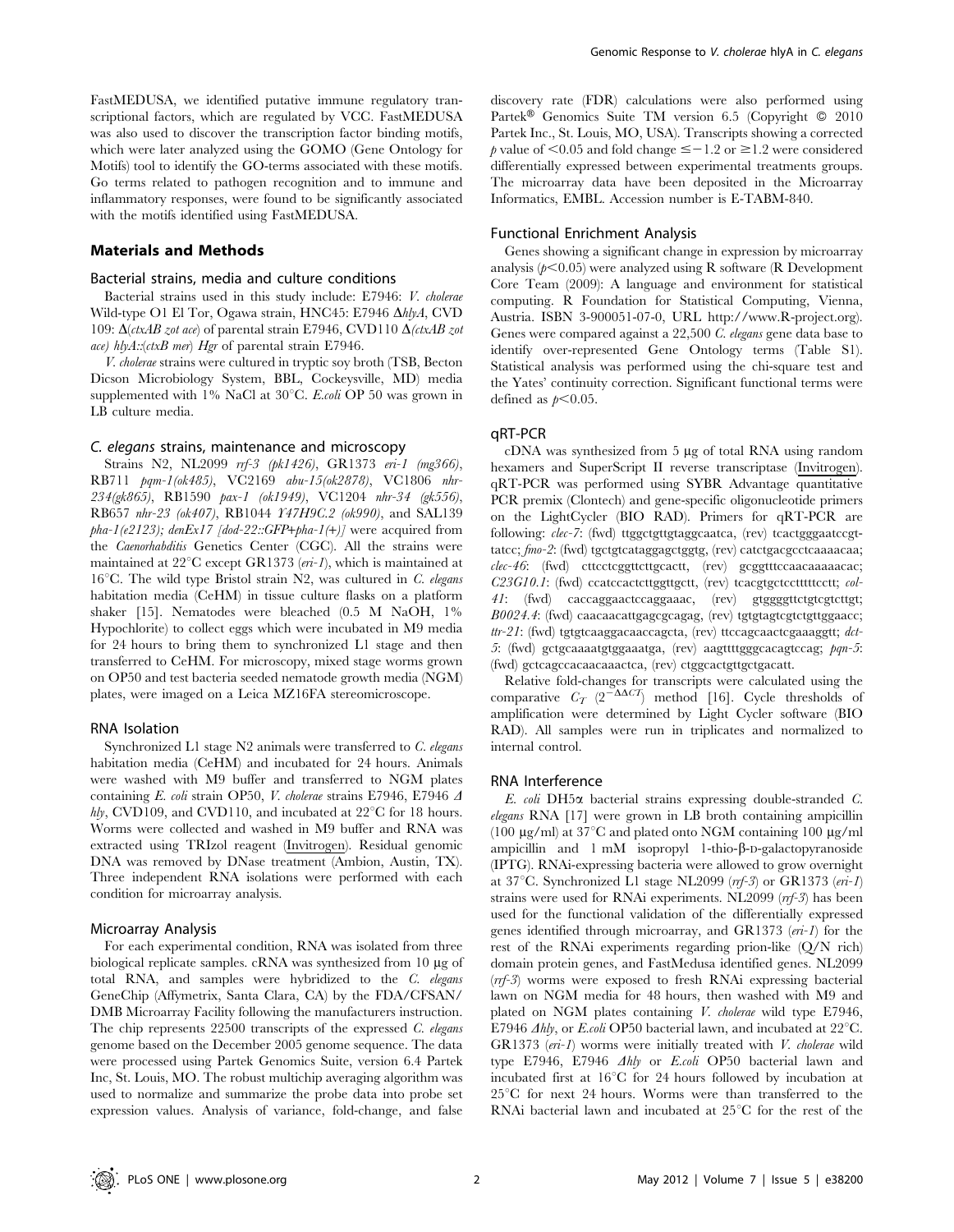experiment. L4440 RNAi which contains the empty vector was included as a control in all experiments.

#### C. elegans Survival Analysis

Pathogen lawns for survival assays along with food bacteria OP50 were prepared by inoculating NGM (in 6-cm Petri plates) with 50 µl of an overnight bacterial culture. Plates were incubated overnight at room temperature before animals were added. Worms treated with RNAi bacteria, or mutant worms to be tested were transferred to NGM plates containing V. cholerae wild type E7946, E7946  $\Delta hly$  or E. coli OP 50 bacterial lawns and incubated at  $22^{\circ}$ C with  $\sim$ 20–30 L4 stage worms added to each plate. Animals were scored every 24 h for survival and transferred to fresh bacterial lawns everyday to avoid confusion with progeny. Animal survival was plotted using Kaplan-Meier survival curves and analyzed by log rank test using GraphPad Prism (GraphPad Software, Inc., La Jolla, CA). Survival curves resulting in  $p$  values of  $<$ 0.05 relative to control were considered significantly different.

### FastMEDUSA analysis

We used FastMEDUSA software to discover experimental condition-specific transcription factors (TFs) and motifs in C. elegans [18]. FastMEDUSA is a parallelized version of MEDUSA algorithm [19], which trains a model from expression and promoter sequences of genes in a number of experimental conditions. We analyzed the FastMEDUSA model to extract condition-specific significant TFs and motifs in C. elegans.

FastMEDUSA requires discretized gene expression profiles. To this end, we discretized gene expression data by using E7946 samples as reference. We computed differentially expressed genes (DEGs) by using ANOVA (FDR $\leq 0.05$ ) in Partek® Genomics SuiteTM version 6.5 (Copyright © 2010 Partek Inc., St. Louis, MO, USA). For each DEG in a sample, we computed the ratio to its median expression signal across reference samples. A gene in a sample was called *upregulated* if the ratio  $\geq 1.0$  and *downregulated* otherwise. Genes that had inconsistent expression calls across technical replicates were filtered out. We obtained a list of candidate TFs in C. elegans from EDGEdb [20], and 1,000 bp promoter sequence of all DEGs from BioMart [21].

We ran FastMEDUSA five times on Biowulf cluster at the National Institutes of Health. For each run, we computed significance score of TFs as described in [19] and selected the top 30 significant TFs for each condition. We selected consensus significant TFs that occur in the top list in all runs. We computed significant motifs similarly.

FastMEDUSA applies a machine learning algorithm called boosting [22] to train a predictive model as an alternating decision tree. In order to determine how many boosting iterations are needed to train a model, we ran FastMEDUSA on 90% of the input data and tested the model on the remaining 10%. Running FastMEDUSA with 800 boosting iterations was optimal to learn the model for this data set. When building the model, if the boosting algorithm gives the same score for more than one transcription factor or motif, FastMEDUSA makes a random choice. In other words, FastMEDUSA potentially builds a different model at each run. Thus, we ran FastMEDUSA five times using a different random seed value at each run and selected TFs and motifs that are overrepresented in these models.

## Semi-quantitative RT-PCR analysis for V. cholerae virulence genes

The relative transcript abundance and expression of *V.cholerae* virulence genes at different temperatures was evaluated using semi-quantitative RT-PCR in *V. cholerae* wild type strain E7946. Cultures of E7946 were grown at  $16^{\circ}$ C,  $22^{\circ}$ C,  $30^{\circ}$ C, and  $37^{\circ}$ C by shaking at 120 rpm, in TSB with 1% NaCl. Primers for semiquantitative RT-PCR are following: hlyA: (fwd) TGAGCG-TAATGCGAAGAATG, (rev) GCGGGCTAATACGGTT-TACA; ace: (fwd) GATGGCTTTACGTGGCTTGT, (rev) AAGCCGCTGTATTGAGGAGA; ctxA: (fwd) TATAGC-CACTGCACCCAACA, (rev) CAAGCACCCCAAAATGAACT; zot: (fwd) AGCTTTGAGGTGGCTTTTGA, (rev) GGTAAACTTTGCCCCTAGCC; control gene sanA: (fwd) TTGCTGTGGCTGACTATTGG, (rev) CCAATACCACTG-CAACCTGA. First strand cDNA was synthesized by using random hexamers (Invitrogen SuperScriptTM III First-Strand Synthesis System for RT-PCR) according to manufacturer protocol. 1 µl aliquot of resulting cDNA was used in each PCR reaction. Fragments were amplified by 30 cycles of PCR (94°C for 30 sec,  $52^{\circ}$ C for 30 sec and  $72^{\circ}$ C for 30 sec. After amplification, 1 ml PCR product was run on a 1.5% agarose gel. The gel image was photographed by video gel documentation system (Universal Hood II-S.N. 76S/04668 by BIO-RAD Laboratories). The semiquantitative RT-PCR images were evaluated and pixels in respective bands were quantified using Adobe Photoshop and ImageJ (by NIH).

### Results and Discussion

## Transcriptional response to V. cholerae cytolysin (VCC) during infection in C. elegans

Host responses to VCC at the molecular level, and the significance of these responses in host defense during *V. cholerae* pathogenesis, remain poorly understood. To address this question, we performed a microarray study of C. elegans, which was exposed to V. cholerae strains with intact and deleted hlyA genes using Affymetrix C. elegans arrays. Gene expression in worms exposed to Wild type O1 el tor *V. cholerae* strain E7946 was compared with gene expression in worms exposed to the hlyA deletion mutant of E7946. We also compared gene expressions between vaccine strains CVD110 and CVD109 [23], both of which were generated in the E7946 genetic background. In the vaccine strain CVD109 the virulence genes zot, ace, ctxA, ctxB are deleted, but  $h/yA$  locus is intact. CVD110 was generated in the CVD109 genetic background by inactivating the  $h/yA$  gene via  $\alpha xB$  insertion [23]. We identified 2,800 differentially expressed genes when we compared expression in C. elegans exposed to V. cholerae wild type strain E7946, versus E7946  $\Delta h$ ly, and 743 differentially expressed genes when we compared expression in  $C$ . elegans exposed to nearly isogenic V. cholerae vaccine strains CVD109 (hlyA+), versus CVD110 (hlyA-) [considering fold change  $(+/-)$  1.2, FDR = 0.5 and  $P<0.01$ ]. Microarray data were confirmed using qRT-PCR to measure the expression levels of a set of selected genes (Fig. S1). We found significant overlap between ''CVD109 versus CVD110'' and "E7946 versus  $\Delta h l y A$ " comparisons such that there were 562 genes in common between the two (Fig. 1A). A possible explanation for the dissimilarity in the differentially expressed gene number is that presence of the inserted  $\partial$  gene in the  $CVD110$  strain.  $\alpha kB$ , a known immunomodulator, was inserted as an immunologic adjuvant to enhance immune responses against the CVD110 vaccine strain [23]. Hence, over expression of  $\alpha xB$  in CVD110 may cancel out some of the immune response genes induced by hemolysin in CVD109, leading determination of lower number of genes in CVD109 versus CVD110 data set.

Induction by wild type V. cholerae strain E7946 versus V. cholerae vaccine strain with a deleted virulence cassette but intact hlyA, CVD109, revealed only 44 differentially expressed genes [consid-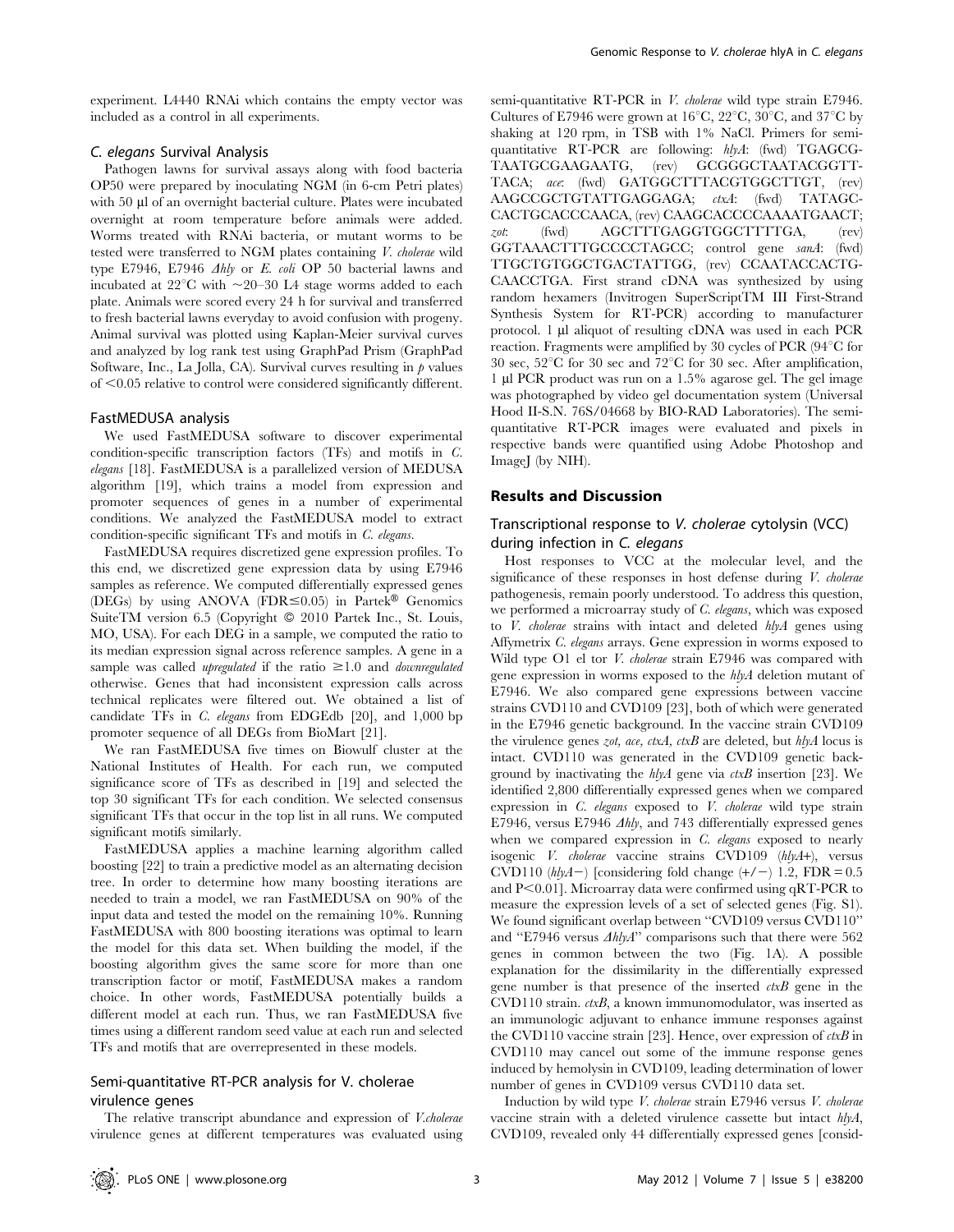

Figure 1. Genome-wide expression profile comparisons of the C. elegans genes regulated by pore forming toxins: V. cholerae hlyA, and B. thurigiensis Cry5B. (A) A Venn diagram illustrating number of genes expressed in CVD109 versus CVD110, V. cholerae wild type versus DhlyA, and V. cholerae wild type versus CVD109 comparisons. (B) A Venn diagram illustrating number of genes expressed in CVD109 versus CVD110, V. cholerae wild type versus DhlyA, and Cry5B induction comparisons. doi:10.1371/journal.pone.0038200.g001

ering fold change  $(+/-)$  1.2, FDR = 0.5 and P $\leq$ 0.01]. This suggests that *ctxA*, *ctxB*, *ace* and *zot* genes of *V*. *cholerae* are not involved in immune response induction, and VCC is the major virulence factor inducing immune response during V. cholerae infection in C. elegans (Fig. 1A). Our findings support previous studies that showed cholerae toxin (CTX) may not be involved in the *V. cholerae* pathogenesis in *C. elegans* [11,14,14].

## Genome wide transcriptional responses to V. cholerae hemolysin and B. thuringiensis crystal toxin show significant overlap

VCC shows structural similarity to Bacillus thuringiensis crystal toxin, which is also a ''small-pore'' pore forming toxin [24,25]. Previous studies revealed that  $B$ . thuringiensis crystal toxin causes intestinal damage and lethality in C. elegans [26]. We compared genome wide transcriptional responses to  $B$ . thuringiensis crystal toxin [27], with our data regarding transcriptional response to VCC and found a significant overlap between the two genomic responses (Fig. 1B). These results suggest that pore forming toxins induce immune responses in the host organisms through common and specific mechanisms. Since pore forming toxins are the most common bacterial toxins, we speculate that they might contribute to the induction of an immune response during a wide range of bacterial infections.

## Previously reported C. elegans innate immune response genes are among the hemolysin responsive genes detected in our microarray analysis

Table 1 shows the list of genes up-regulated  $\geq 2$  fold in both 'E7946 over E7946ΔhlyA' and 'CVD109 over CVD110'. About one third of the differentially expressed top ranker genes previously reported to be mediators of innate immune response against other bacteria in C. elegans (Table 1). C-type lectins, such as  $clec-45$ ,  $clec-174$ ,  $clec-209$ ,  $clec-17$ ,  $clec-47$ , are among the differentially expressed top ranker genes. C-type lectins have been proposed to act as pathogen-recognition molecules, and/or as effectors of the antimicrobial response by binding to carbohydrates on the surface of pathogens. The abu (activated in blocked unfolded protein response) genes, which contain a Prion-like (Q/ N-rich)-domain, such as pqn-5, abu-6, abu-7, abu-8, were enriched in the Table 1. Lipase related gene lips-6, tollish gene toh-1, genes regulated by daf-16; dod-22 and dod-24, were also among the high rankers listed in this table.

## The immune response function of the subset of the genes up regulated against V. cholerae hemolysin was confirmed using RNAi

Seven, out of the nine genes tested, caused increased lethality when knocked down using RNAi (Fig. 2). These data suggest that these genes may have immune response functions. Some of these genes such as fmo-2, clec-174, and dod-22 were previously reported as immune response genes in C. elegans against other bacterial species. The flavin-containing MonoOxigenase family gene  $\ell$ expression is up-regulated against Staphylococcus aureus through the  $\beta$ -catenin pathway [28]. The C-type lectin family gene *clec-174* was shown to be up-regulated during *Pseudomonas aureginosa* and Photorhabdus luminescens infections in C. elegans [29]. dod-22, a CUB domain containing gene, was previously shown to be involved in the immune response against gram negative organisms S. Marcescens and P. aeruginosa via nsy-1 MAP kinase and daf-16 insulin signaling pathways [30]. Expression of the dod-22 gene is regulated by the insulin signaling pathway gene daf-16 [31]. We found that  $dod-22::GFP$  expression is induced in the  $C.$  elegans intestine during V. cholerae infection, and this induction is hlyA dependent (Fig. 2I, 2J, 2K).  $dct-5$  was identified as a direct DAF-16 target [32], and found to regulate tumor growth in C. elegans [33]. B0024.4 and C23G10.1 genes were not previously characterized. B0024.4 gene encodes a putative glycoprotein, and C23G10.1 gene encodes a serine/threonine specific protein phosphatase PP1, with 64.9% similarity to human serine/threonine-protein phosphatase PP1-alpha catalytic subunit. col-54 encodes a protein similar to type IV and type XIII collagens which are located in basement membranes. We found that col-54 RNAi causes increased lethality in C. elegans exposed to V. cholerae wild type strain E7946 (Fig. 2G). Recent studies reported a dose-dependent antimicrobial activity of extracellular matrix collagens against group A, C, and G streptococci [34,35]. Our data suggest a previously unrecognized innate immune response function for col-54, against V. cholerae.

Altogether our microarray and RNAi experiments indicate that V. cholerae hemolysin induces a variety of immune response genes in C. elegans during V. cholerae infection.

## PQN/ABU Unfolded Protein response (UPR) genes are regulated through VCC

In C. elegans the pqn (prion-like glutamine  $[Q]/$  asparagines  $[N]$ ) genes are identified as part of an alternative UPR pathway involved in regulating immune response against bacteria [36,37]. A subgroup of pqn genes named as abu (activated in blocked UPR)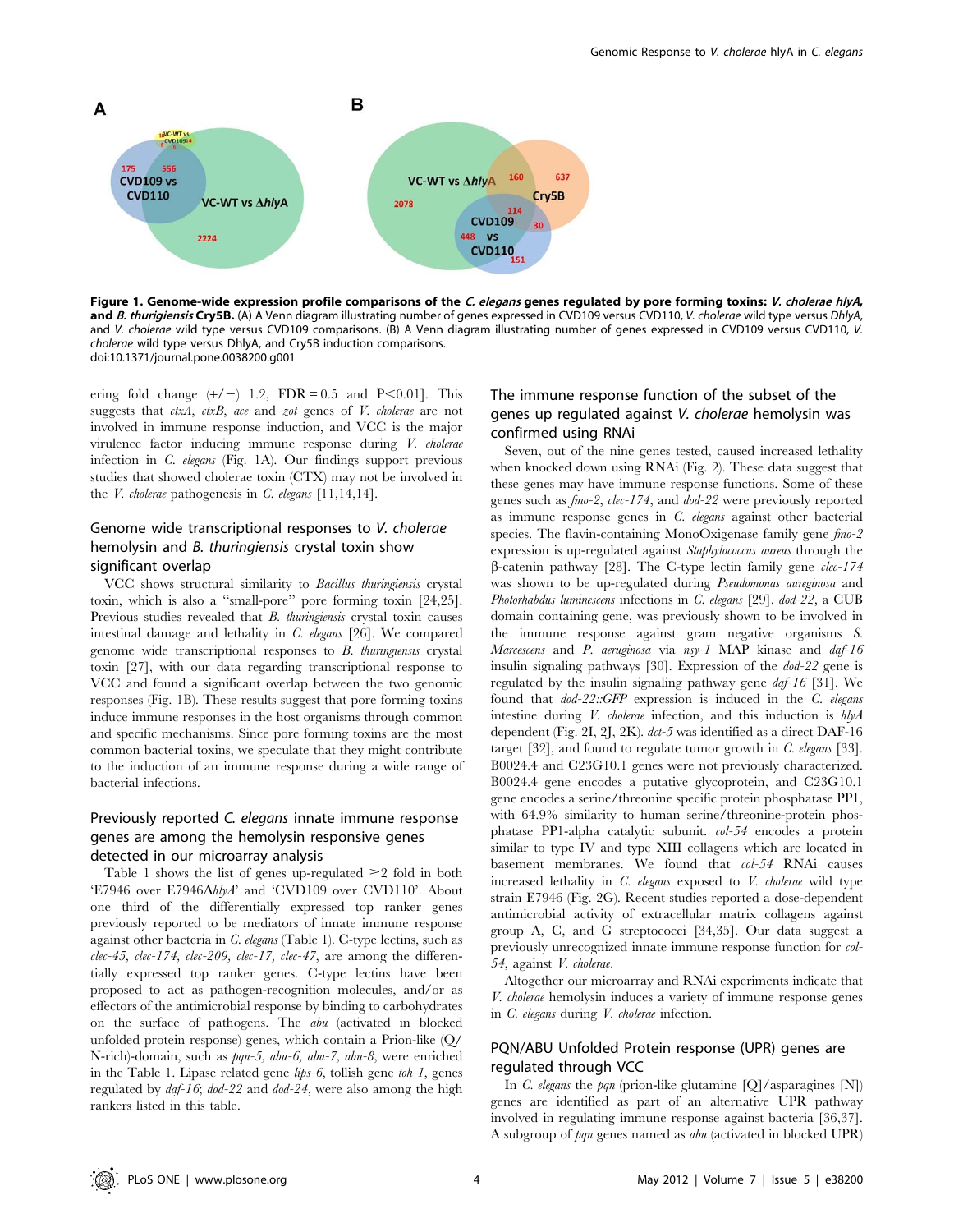Table 1. Genes induced over twofold following infection of C. elegans with hly(+) V. cholerae strains.

| Gene Name | <b>Description</b>                                   | CVD109/CVD110 fold change | DhlyA/E7946 fold<br>change | <b>Reported Immune</b><br>response function     |
|-----------|------------------------------------------------------|---------------------------|----------------------------|-------------------------------------------------|
| clec-45   | C-type Lectin                                        | 14.4                      | 17.8                       | Schulenburg et al, 2007                         |
| clec-174  | C-type Lectin                                        | 9.9                       | 10.1                       | Schulenburg et al, 2007                         |
| C23G10.11 | hypothetical protein/Confirmed                       | 6.0                       | 9.7                        | Shapira et al, 2006                             |
| $fmo-2$   | Flavin-containing MonoOxygenase family               | 2.3                       | 8.9                        | Irazoqui et al, 2008                            |
| dct-5     | DAF-16/FOXO Controlled, germline Tumor affecting 4.7 |                           | 7.9                        |                                                 |
| $col-41$  | Collagen                                             | 5.7                       | 6.2                        |                                                 |
| col-90    | Collagen                                             | 6.5                       | 5.8                        |                                                 |
| grd-6     | Groundhog (hedgehog-like family)                     | 3.6                       | 5.6                        |                                                 |
| B0024.4   | hypothetical protein/Confirmed                       | 3.0                       | 5.2                        |                                                 |
| F35B3.4   | hypothetical protein/Confirmed                       | 3.9                       | 4.9                        |                                                 |
| F55G11.4  | hypothetical protein/Confirmed                       | 3.7                       | 4.5                        | Alper et al, 2007                               |
| Y47D7A.13 | hypothetical protein/Partially confirmed             | 3.2                       | 4.2                        |                                                 |
| col-54    | Collagen                                             | 3.6                       | 4.1                        |                                                 |
| C25H3.10  | hypothetical protein                                 | 2.6                       | 4.1                        |                                                 |
| pqn-5     | Prion-like-(Q/N-rich)-domain-bearing protein         | 3.3                       | 3.9                        | Russell et al, 2008                             |
| C42D4.3   | hypothetical protein/Confirmed                       | 2.5                       | 3.7                        |                                                 |
| abu-6     | Activated in Blocked Unfolded protein response       | 3.2                       | 3.6                        | Russell et al, 2008                             |
| C50F7.5   | hypothetical protein/Partially confirmed             | 2.8                       | 3.6                        |                                                 |
| F53A9.2   | hypothetical protein/Confirmed                       | 2.3                       | 3.5                        |                                                 |
| F49H6.13  | hypothetical protein/Partially confirmed             | 3.2                       | 3.4                        |                                                 |
| abu-8     | Activated in Blocked Unfolded protein response       | 2.5                       | 3.2                        | Russell et al, 2008                             |
| toh-1     | Tollish (Tolloid and BMP-1 family)                   | 2.1                       | 3.1                        |                                                 |
| abu-7     | Activated in Blocked Unfolded protein response       | 2.9                       | 3.1                        | Russell et al, 2008                             |
| lips-6    | Lipase related                                       | 5.1                       | 3.1                        |                                                 |
| F22H10.2  | hypothetical protein/Partially confirmed             | 2.2                       | 3.0                        |                                                 |
| C35C5.8   | hypothetical protein                                 | 2.5                       | 3.0                        |                                                 |
| F44G3.10  | hypothetical protein/Confirmed                       | 2.2                       | 2.9                        |                                                 |
| col-156   | Collagen                                             | 3.0                       | 2.8                        |                                                 |
| dod-24    | Downstream Of DAF-16 (regulated by DAF-16)           | 3.0                       | 2.8                        | Troemel et al, 2006<br>Styer et al, 2008        |
| toh-1     | Tollish (Tolloid and BMP-1 family)                   | 2.0                       | 2.8                        |                                                 |
| clec-209  | C-type Lectin                                        | 3.7                       | 2.8                        | Schulenburg et al, 2007                         |
| T22F3.11  | hypothetical protein                                 | 2.1                       | 2.8                        |                                                 |
| glc-1     | Glutamate-gated ChLoride channel                     | 2.1                       | 2.7                        |                                                 |
| ZK180.5   | hypothetical protein                                 | 4.0                       | 2.7                        |                                                 |
| Y54G2A.11 | hypothetical protein                                 | 2.4                       | 2.7                        |                                                 |
| dod-22    | Downstream Of DAF-16 (regulated by DAF-16)           | 2.1                       | 2.5                        | Shapira et al, 2006<br>Alper et al, 2007        |
| clec-17   | C-type Lectin                                        | 2.8                       | 2.5                        | O'Rourke et al, 2006<br>Schulenburg et al, 2007 |
| Y95B8A.2  | hypothetical protein/Confirmed                       | 2.4                       | 2.5                        |                                                 |
| grd-14    | Groundhog (hedgehog-like family)                     | 3.6                       | 2.4                        |                                                 |
| nspb-12   | Nematode Specific Peptide family, group B            | 2.5                       | 2.4                        |                                                 |
| F54B8.4   | hypothetical protein/Partially_confirmed             | 2.1                       | 2.4                        |                                                 |
| clec-47   | C-type Lectin                                        | 2.3                       | 2.4                        | Schulenburg et al, 2007                         |
| lgc-21    | Ligand-Gated ion Channel                             | 3.2                       | 2.4                        |                                                 |
| F53A9.8   | hypothetical protein/Confirmed                       | 2.5                       | 2.3                        | O'Rourke et al, 2006                            |
| C05E7.2   | hypothetical protein/Partially_confirmed             | 2.6                       | 2.3                        |                                                 |
| D2096.6   | hypothetical protein/Partially_confirmed             | 2.7                       | 2.3                        |                                                 |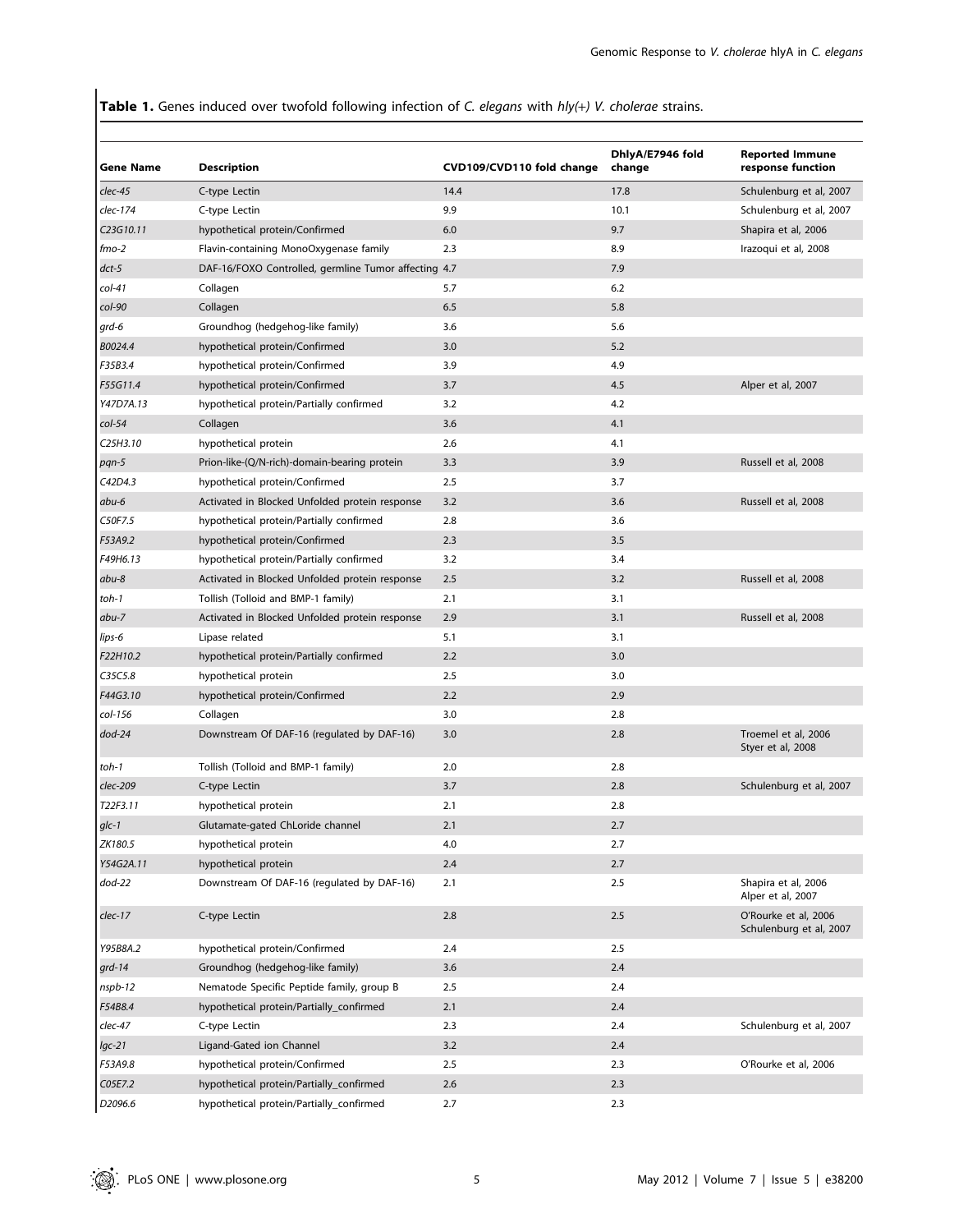| <b>Gene Name</b>                 | <b>Description</b>                        | CVD109/CVD110 fold change | DhlyA/E7946 fold<br>change | <b>Reported Immune</b><br>response function |
|----------------------------------|-------------------------------------------|---------------------------|----------------------------|---------------------------------------------|
| Y42A5A.3                         | hypothetical protein/Confirmed            | 2.0                       | 2.3                        | Troemel et al, 2006                         |
| C06E8.5                          | bacterial permeability-increasing protein | 2.0                       | 2.2                        |                                             |
| C <sub>28</sub> H <sub>8.5</sub> | hypothetical protein                      | 4.3                       | 2.2                        |                                             |
| F41E6.11                         | hypothetical protein/Partially confirmed  | 2.2                       | 2.1                        |                                             |
| nspb-11                          | Nematode Specific Peptide family, group B | 2.3                       | 2.1                        |                                             |
| T12D8.5                          | hypothetical protein/Confirmed            | 2.0                       | 2.1                        |                                             |
| ZK1307.2                         | hypothetical protein/Confirmed            | 2.3                       | 2.1                        |                                             |
| T22B2.6                          | hypothetical protein/Confirmed            | 2.5                       | 2.1                        |                                             |
| mup-4                            | <b>Muscle Positioning</b>                 | 2.7                       | 2.0                        |                                             |

#### Table 1. Cont.

Only, genes induced over twofold in both CVD109/CVD110 and *AhlyA/E7946* comparisons are listed. doi:10.1371/journal.pone.0038200.t001

genes, were induced to higher levels in endoplasmic reticulum (ER) stressed canonical UPR pathway mutants than in ER stressed wild type animals [38]. We found that many of  $pqn/abu$  genes are regulated through VCC in C. elegans. Twenty nine of seventy one  $pqn$  genes, and nine of eleven abu genes present in the  $C$ . elegans genome, are found to be differentially expressed in worms fed with  $hlyA$  deletion strains (Table 2). We knocked down seven of these

genes using RNAi and found that two out of seven, namely  $pqn-5$ and pqn-54, showed increased lethality during V. cholerae infection in C. elegans (Fig. 3A, 3B). It was previously reported that PQN/ ABU proteins have a distant similarity to the C. elegans cell corpse engulfment protein CED-1, and to a mammalian scavenger receptor of endothelial cells (hSREC), which are transmembrane cell surface proteins [39]. ced-1 mutants are immuno-compro-



Figure 2. VCC- induced C. elegans genes mediate immune response. (A)  $\text{f}$ mo-2, p = 0.0063 (B) clec-174, p = 0.0135 (C) dod-22, p = 0.0007 (D) dct-5,  $p = 0.0045$  (E) B0024.4,  $p = 0.0001$ (F) C23G10.1,  $p = 0.0038$  (G) col-54,  $p = 0.0001$  (H) ttr-21,  $p = 0.7436$ , RNAi result in lethality. Expression of dod-22::GFP in worms fed on (I) V. cholerae wild type strain E7946, (J) DhlyA, and (K) OP50. doi:10.1371/journal.pone.0038200.g002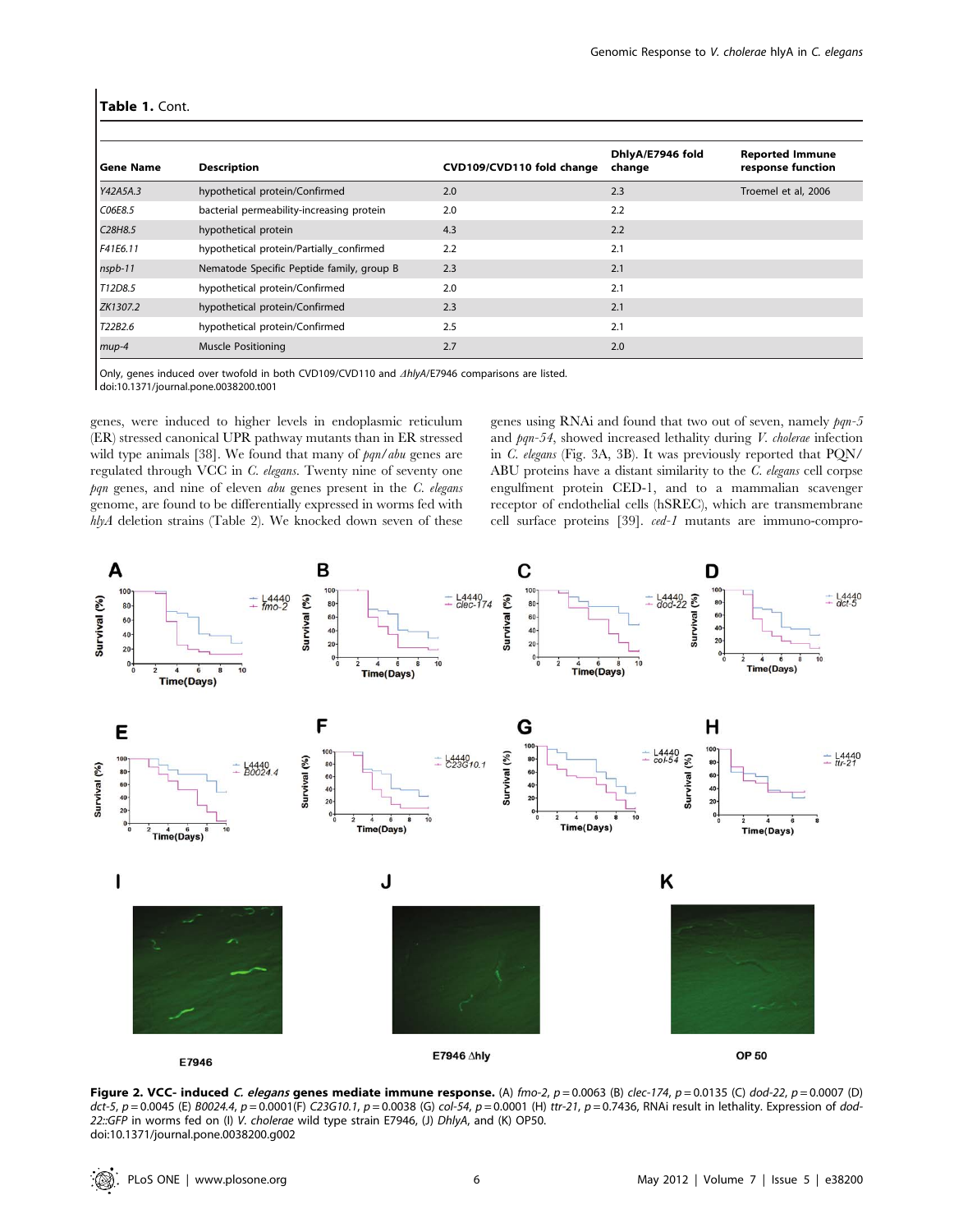Table 2. Prion-like (Q/N rich) domain protein genes regulated by hlyA.

| <b>ORF NAME</b>     | <b>GENE NAME</b> | E7946/E7946AhlyA CVD109/CVD110 |           |
|---------------------|------------------|--------------------------------|-----------|
| C03A7.4             | pqn-5            | $+3.9$                         | $+3.35$   |
| C03A7.7             | abu-6/pan-6      | $+3.64$                        | $+3.21$   |
| ZC15.8              | pqn-94           | $+3.27$                        | <b>ND</b> |
| C03A7.14            | abu-8            | $+3.26$                        | $+2.83$   |
| F21C10.8            | $pqn-31$         | $+3.2$                         | <b>ND</b> |
| C03A7.8             | abu-7/pqn-7      | $+3.11$                        | $+2.99$   |
| ZK1067.7            | pqn-95           | $+1.98$                        | $+3.46$   |
| R09B5.5             | pqn-54           | $+1.9$                         | $+2.12$   |
| T01D1.6             | abu-11/pqn-61    | $+1.87$                        | $+1.85$   |
| W01B11.5            | pqn-72           | $+1.81$                        | <b>ND</b> |
| W02A2.3             | pqn-74           | $+1.78$                        | $+1.85$   |
| AC3.3/AC3.4         | abu-1/pqn-2      | $+1.7$                         | $+1.98$   |
| F35A5.3             | abu-10/pqn-33    | $+1.67$                        | $+1.68$   |
| R09F10.7            | pqn-57           | $+1.64$                        | <b>ND</b> |
| F39D8.1             | pqn-36           | $+1.54$                        | <b>ND</b> |
| D <sub>1044.3</sub> | pqn-25           | $+1.45$                        | <b>ND</b> |
| T06E4.11            | pqn-63           | $+1.4$                         | $+1.73$   |
| T23F1.6             | pqn-71           | $+1.38$                        | <b>ND</b> |
| Y105C5A.4           | $abu-5/pqn-77$   | $+1.35$                        | <b>ND</b> |
| Y5H2A.3             | abu-4            | $+1.34$                        | <b>ND</b> |
| T16G1.1             | pqn-67           | $+1.34$                        | <b>ND</b> |
| F31A3.1             | abu-3            | $+1.31$                        | <b>ND</b> |
| W03D2.1             | pqn-75           | $+1.31$                        | <b>ND</b> |
| C03A7.14            | abu-8/pqn-4      | $+1.28$                        | $+2.82$   |
| M01E11.4            | pqn-52           | $-1.2$                         | <b>ND</b> |
| R09E10.7            | pqn-55           | $-1.23$                        | $-1.52$   |
| F35B3.5             | $pqn-34$         | $-1.25$                        | <b>ND</b> |
| Y73B6BR.1           | pqn-89           | $-1.33$                        | <b>ND</b> |
| F52D1.3             | pqn-40           | $-1.79$                        | <b>ND</b> |
| F57B9.9             | pqn-46           | $-2.46$                        | <b>ND</b> |
| F29C12.1            | pqn-32           | $-3.01$                        | <b>ND</b> |

ND: No Difference,(+) up-regulated, (2) down-regulated. doi:10.1371/journal.pone.0038200.t002

mised, and are rapidly killed by live Salmonella enterica serovar Typhimurium and E. coli. Full-genome microarray analyses in C. elegans demonstrated that CED-1 upregulates expression of proteins with prion-like glutamine/asparagine (Q/N)-rich domains, which are known to be activated by ER stress and believed to aid in the unfolded protein response in Salmonella Typhimurium fed C. elegans [36]. A cluster of ced-1 regulated genes identified by Haskins et al., found to be down-regulated in worms exposed to hemolysin deletion strains of V. cholerae (Table S2). We found that ced-1 RNAi shows increased lethality when fed with V. cholerae wild type strain E7946 (Fig. 3C). Altogether our data suggest that PQN/ABU Unfolded Protein response genes and ced-1 are regulated through VCC.

## Determination of the regulatory genes involved in the transcriptional response against VCC

High throughput expression data collected from C. elegans in response to V. cholerae strains with intact and deleted hlyA loci



Figure 3. RNAi of prion-like (Q/N rich) domain protein genes pqn-5 and pqn-54 causes increased lethality in C. elegans during V. cholerae infection. (A) pqn-5 RNAi survival plot,  $p = 0.04$  (B) pqn-54 RNAi survival plot,  $p = 0.02$  (C) ced-1 RNAi survival plot  $p < 0.0001$ . doi:10.1371/journal.pone.0038200.g003

provides us with a platform to search for regulatory genes involved in innate immune response, particularly the ones responsive to VCC. We used FastMEDUSA [18], a machine learning algorithm which integrates promoter sequence data, and microarray expression data, to determine the regulatory genes involve in the transcriptional response against VCC. FastMEDUSA is an open source implementation of MEDUSA [40] in C++ that uses parallel computing to decrease the execution time of MEDUSA. Using genome-wide expression changes in response to V. cholerae strains with intact and deleted hemolysin locus, 11 transcription factors were identified as immune regulatory genes during V. cholerae infection (Table 3). Five of these eleven genes are known to be expressed in C. elegans intestines (wormbase). We tested whether or not these transcriptional factors are required for the C. elegans' defense against V. cholerae using mutants and RNAi of these genes in lethality assay. Three genes, pax-1, nhr-23 and nhr-234, were tested for their contribution to the organisms response to infection. We found that the *nhr-23* RNAi and the *pax-1(ok1949)* mutants exhibited increased lethality, suggesting that these genes induce the immune response in C. elegans (Fig. 4). nhr-23 gene encodes a conserved nuclear hormone receptor (NHR) in C. elegans [41]. Human homolog of NHR-23, RAR-related orphan receptor gamma  $(ROR\gamma)$  involves in thymopoesis [42], which is the maturation process of immune T-cells. This is the first report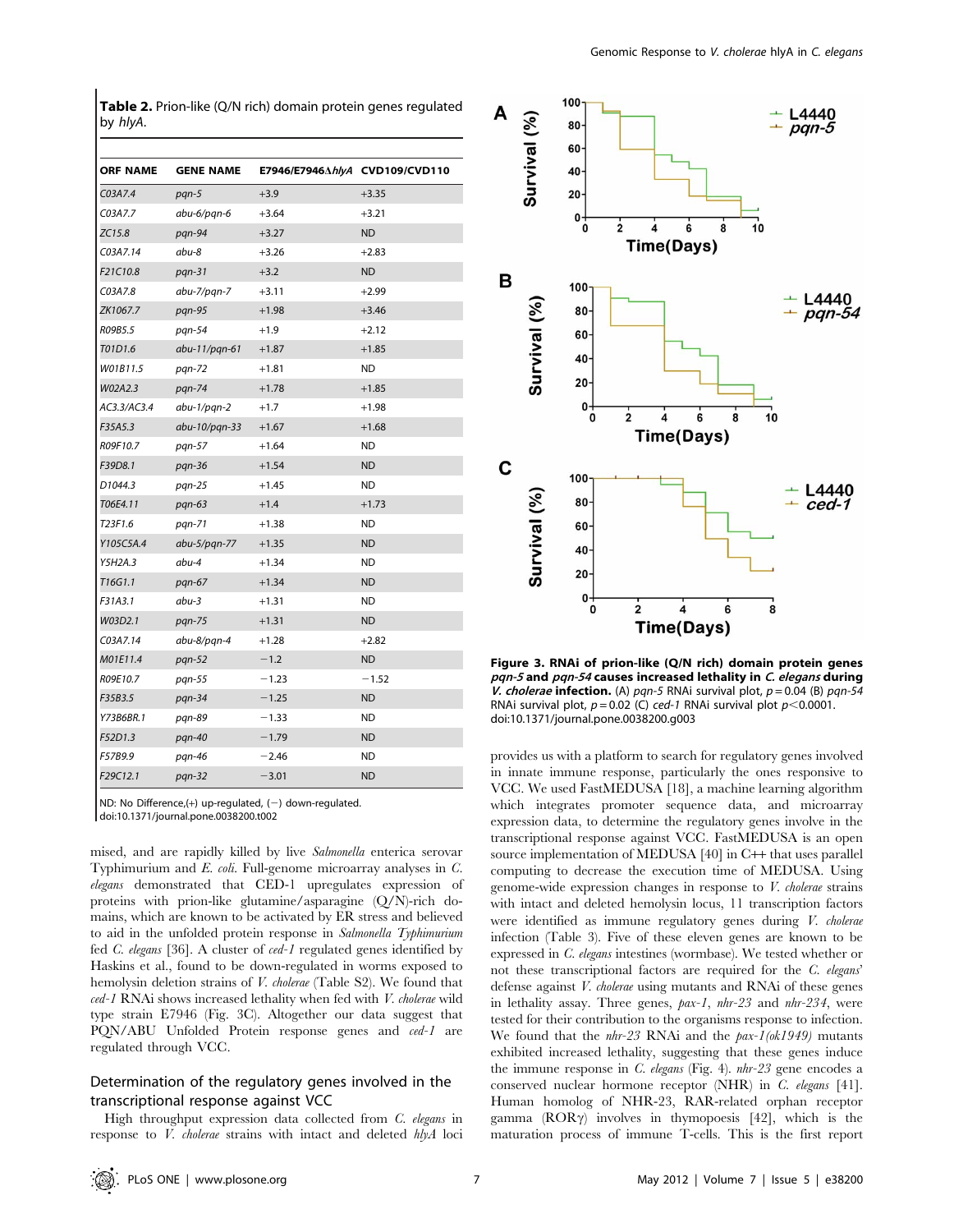Table 3. Putative regulatory transcription factors identified using the Medusa program.

| Gene name   | <b>Description</b> |       |                                                             | <b>GFP</b> expression* |
|-------------|--------------------|-------|-------------------------------------------------------------|------------------------|
|             | <b>CVD110</b>      | AhlyA |                                                             |                        |
| $nhr-23$    |                    |       | nuclear hormone receptor                                    | Not known              |
| F22D6.2     |                    | ✓     | predicted Zn-finger protein                                 | intestinal             |
| $eql-44$    |                    |       | similar to vertebrate TEF proteins                          | Intestinal             |
| pqm-1       | ✓                  | ✓     | C2H2-type zn-finger and leucine zipper containing protein   | Intestinal             |
| $nhr-34$    |                    |       | divergent nuclear receptor                                  | Not known              |
| $pax-1$     |                    | ✓     | paired box transcription factor                             | Not known              |
| mep-1/gei-2 |                    |       | Zn-finger protein                                           | Intestinal             |
| peb-1       |                    |       | DNA binding protein containing FLYWCH type Zn-finger domain | Not known              |
| nhr-234     |                    |       | nuclear hormone receptor                                    | Not known              |
| dhhc-2      |                    |       | Zn-finger protein, DHHC type                                | Not known              |
| ZK1320.3    |                    |       | Unnamed protein                                             | Intestine only         |

\*GFP expression data retrieved from WormBase.

doi:10.1371/journal.pone.0038200.t003

demonstrating a possible immune function for nhr-23 in C. elegans.  $nhr-234$ (gk865) worms did not exhibit a significant decrease in C. elegans life span in lethality assay  $[p=0.7011]$ . C. elegans has a large family of NHRs with 284 genes [43]. The *C. elegans* NHR family is a lot larger than its drosophila (18 genes), mouse (49 genes), and human (48 genes) counterparts [44]. Despite the large NHR component, C. elegans genome encodes only 15 conserved NHRs that belong to five of the six NHR subfamilies [41,43,45]. pax-1 gene encodes a paired box transcription factor, which is involved in skeletal system development [46], and has oncogenic potential in tissue cultures and in mice [47]. This is the first report indicating a possible immune function for pax-1. Molecular mechanisms underlying NHR-23 and PAX-1 function in innate immune response remains to be understood.

## Binding motifs identified via FastMEDUSA are associated with GO terms related to pathogen recognition, innate immune response, and inflammatory response

FastMEDUSA analysis identified DNA motifs which may constitute putative transcription factor binding sites. Top 30 motifs were identified for each; 'CVD110 versus V. cholerae wild type strain E7946' and 'AhlyA versus E7946' comparisons. Eighteen of these motifs were common in the two comparisons. We ran 18 common motifs against human genome using GOMO (Gene Ontology for Motifs) tool to identify the GO-terms significantly associated with the identified motifs. Using the motifs GOMO scored the promoter region of each gene in the selected organism according to its binding affinity for the motif. Using these scores and the GO annotations of the organism's genes, GOMO determined the GO terms associated with the putative target genes of the binding motif [48]. Top five GO predictions considered for each motif identified (Table 4). We found that GO terms related to pathogen recognition, innate immune response, and inflammatory response predicted as high rankers. Eleven in eighteen common motifs were found to be associated with ''olfactory receptor activity'' and ''sensory perception of smell'' functions. C. elegans protects itself from pathogens not only through innate immunity pathways but also through behavioral strategies such as leaving the lawn of pathogenic bacteria ([49–54] and our unpublished data). C. elegans modifies its olfactory preferences after exposure to pathogenic bacteria, avoiding odors from the pathogen, becoming more attracted to odors from familiar nonpathogenic bacteria [55]. Recently, Sun et al. showed that, in C. elegans ASH and ASI sensory neurons involve in the regulation of immune responses via pqn/abu UPR pathway [56]. Olfactory nervous system functions are known to be important in the murine nervous system which has the ability to detect molecules related disease or inflammation, through the vemor-



Figure 4. Lethality assays of the knock-downs of the FastMedusa identified immune response regulator transcription factors. (A)  $pax-1(ok1949), p = 0.0013$  and, (B) nhr-23,  $p = 0.0308$  RNAi survival plots. doi:10.1371/journal.pone.0038200.g004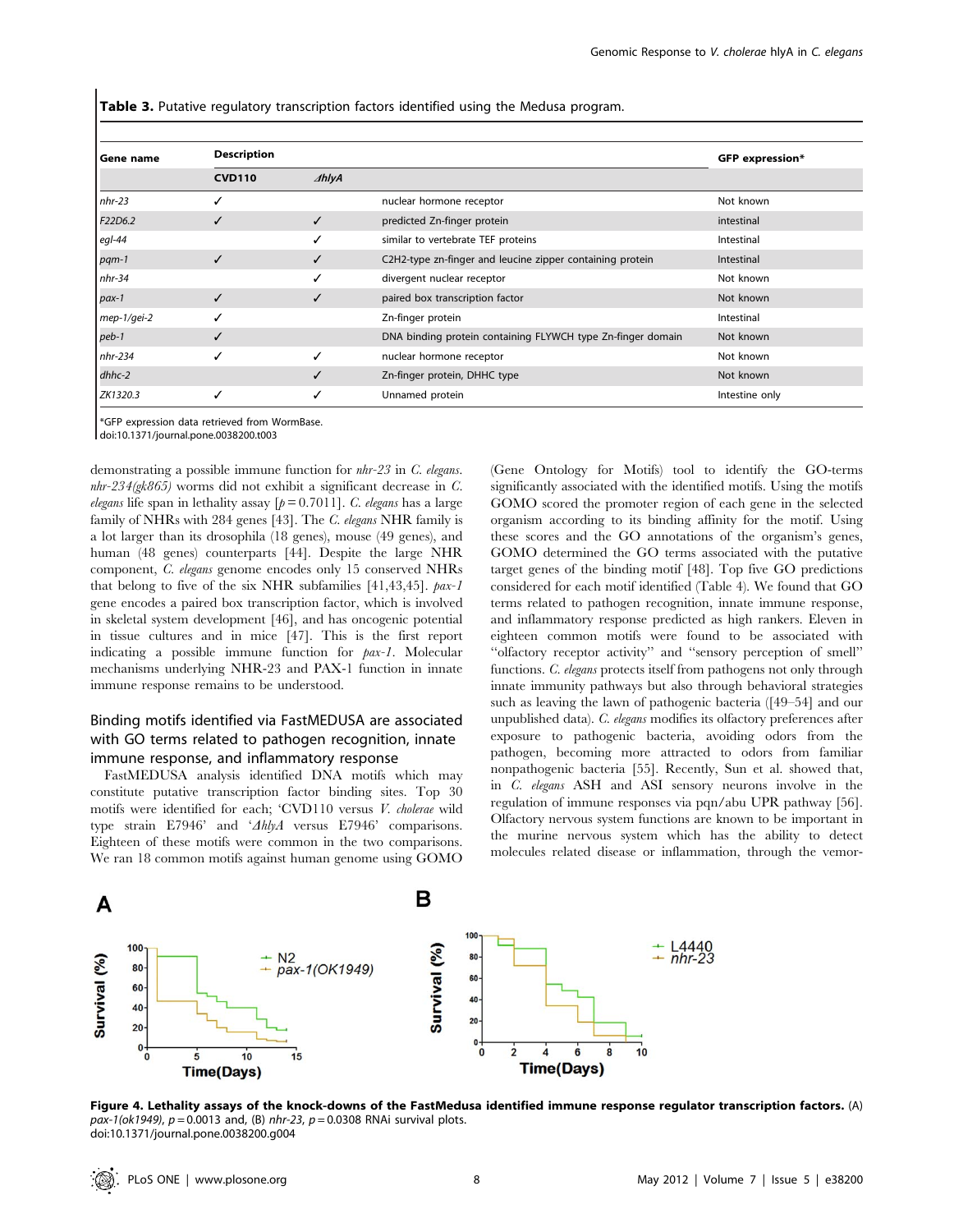Table 4. GO terms associated with binding motifs identified via FastMEDUSA.

| <b>Motif Logo</b> | <b>Predictions</b> | Top 5 specific predictions                              |
|-------------------|--------------------|---------------------------------------------------------|
| <b>AATCGCTT</b>   | 36                 | MF olfactory receptor activity                          |
|                   |                    | BP sensory perception of smell                          |
|                   |                    | MF RNA binding                                          |
|                   |                    | CC spliceosomal complex                                 |
|                   |                    | BP chromosome segregation                               |
| AATGGAC           | 21                 | MF olfactory receptor activity                          |
|                   |                    | BP sensory perception of smell                          |
|                   |                    | BP G-protein coupled receptor protein signaling pathway |
|                   |                    | BP innate immune response                               |
|                   |                    | MF taste receptor activity                              |
| <b>ACAGAGG</b>    | 146                | CC extracellular space                                  |
|                   |                    | CC integral to plasma membrane                          |
|                   |                    | MF calcium ion binding                                  |
|                   |                    | MF hormone activity                                     |
|                   |                    | BP cell adhesion                                        |
| <b>ACCAGAGCT</b>  | 52                 | CC integral to plasma membrane                          |
|                   |                    | CC extracellular space                                  |
|                   |                    | MF heme binding                                         |
|                   |                    | BP excretion                                            |
|                   |                    | CC keratin filament                                     |
| <b>ACGTGAT</b>    | 57                 | MF olfactory receptor activity                          |
|                   |                    | BP sensory perception of smell                          |
|                   |                    | BP intracellular protein transport                      |
|                   |                    | MF RNA binding                                          |
|                   |                    | BP DNA repair                                           |
| ACGTTCG           | 408                | CC nucleolus                                            |
|                   |                    | CC spliceosomal complex                                 |
|                   |                    | BP rRNA processing                                      |
|                   |                    | MF structural constituent of ribosome                   |
|                   |                    | MF translation regulator activity                       |
| <b>AGATTTC</b>    | 28                 | MF olfactory receptor activity                          |
|                   |                    | BP sensory perception of smell                          |
|                   |                    | BP G-protein coupled receptor protein signaling pathway |
|                   |                    | BP innate immune response                               |
|                   |                    | BP inflammatory response                                |
| <b>ATCGCTA</b>    | 114                | MF olfactory receptor activity                          |
|                   |                    | BP sensory perception of smell                          |
|                   |                    | CC mitochondrial matrix                                 |
|                   |                    | MF RNA binding                                          |
|                   |                    | BP ncRNA metabolic process                              |
| <b>ATGCCCC</b>    | 112                | BP regulation of striated muscle contraction            |
|                   |                    | BP regulation of signal transduction                    |
|                   |                    | CC terminal button                                      |
|                   |                    | BP cardiac muscle tissue morphogenesis                  |
|                   |                    | CC keratin filament                                     |
| <b>ATTGTTCCA</b>  | 64                 | MF olfactory receptor activity                          |
|                   |                    | BP sensory perception of smell                          |
|                   |                    | BP G-protein coupled receptor protein signaling pathway |
|                   |                    | BP inflammatory response                                |
|                   |                    | BP regulation of lymphocyte mediated immunity           |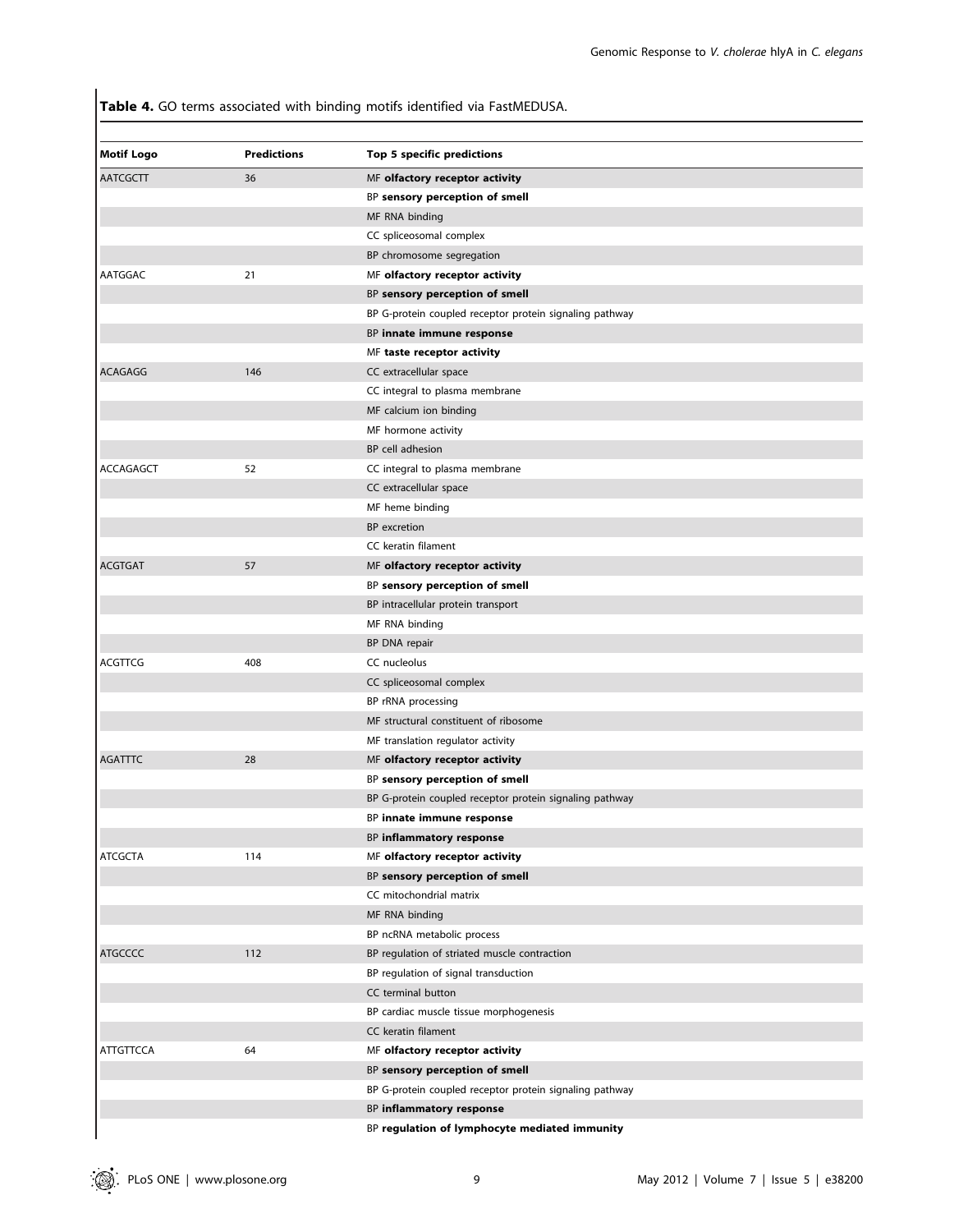|  |  | Table 4. Cont. |
|--|--|----------------|
|--|--|----------------|

| <b>Motif Logo</b> | <b>Predictions</b> | Top 5 specific predictions                              |
|-------------------|--------------------|---------------------------------------------------------|
| <b>CGCTAGA</b>    | 158                | BP nuclear mRNA splicing, via spliceosome               |
|                   |                    | CC spliceosomal complex                                 |
|                   |                    | CC nucleolus                                            |
|                   |                    | BP rRNA processing                                      |
|                   |                    | MF structural constituent of ribosome                   |
| <b>CTGGAACT</b>   | 0                  |                                                         |
| <b>GAAATCT</b>    | 34                 | MF olfactory receptor activity                          |
|                   |                    | BP sensory perception of smell                          |
|                   |                    | BP G-protein coupled receptor protein signaling pathway |
|                   |                    | BP innate immune response                               |
|                   |                    | BP inflammatory response                                |
| <b>TAATCGCTG</b>  | 5                  | MF olfactory receptor activity                          |
|                   |                    | BP sensory perception of smell                          |
| <b>TACGTTCT</b>   | 37                 | MF olfactory receptor activity                          |
|                   |                    | BP sensory perception of smell                          |
|                   |                    | BP G-protein coupled receptor protein signaling pathway |
|                   |                    | BP response to stimulus                                 |
|                   |                    | MF unfolded protein binding                             |
| TAGAACG           | 71                 | MF olfactory receptor activity                          |
|                   |                    | BP sensory perception of smell                          |
|                   |                    | MF RNA binding                                          |
|                   |                    | BP nuclear mRNA splicing, via spliceosome               |
|                   |                    | MF structural constituent of ribosome                   |
| <b>TCAGAGAA</b>   | 94                 | MF olfactory receptor activity                          |
|                   |                    | BP sensory perception of smell                          |
|                   |                    | BP G-protein coupled receptor protein signaling pathway |
|                   |                    | CC extracellular space                                  |
|                   |                    | BP immune response                                      |
| <b>TCCAGAGG</b>   | 70                 | CC integral to plasma membrane                          |
|                   |                    | CC extracellular space                                  |
|                   |                    | CC proteinaceous extracellular matrix                   |
|                   |                    | MF calcium ion binding                                  |
|                   |                    | BP regulation of monooxygenase activity                 |
|                   |                    |                                                         |

doi:10.1371/journal.pone.0038200.t004

onasal organ [57]. Five out of eighteen common motifs were found to be associated with immune and inflammatory responses related GO terms (Table 4). One in eighteen common motifs was found to be associated with unfolded protein response, a function shown to be important in immune response against pore forming toxins [58] and to VCC (this work). Interestingly, FastMEDUSA determined C. elegans putative binding sites found to be enriched in the promotors of the genes belong to these categories in human genome, suggesting functional homology between C. elegans and human genomes.

## The effect of temperature on expression of V. cholerae virulence factors

Many bacterial pathogens regulate the expression of virulence factors in response to changes in the environment. For example the levels of Listeria monocytogenes virulence gene expression depend on the amounts of the PrfA protein, which is expressed at high levels at  $37^{\circ}$ C, the temperature of the warm-blooded animal host [59]. *C. elegans* is a soil nematode with an optimal culture temperature range between  $16^{\circ}$ C and  $25^{\circ}$ C, therefore this host system is not amenable to conduct experiments at  $37^{\circ}$ C. In spite of this limitation, C. elegans host-pathogen interaction studies regarding human pathogens such as Salmonella species, Staphylococcus aureus, E. coli have yielded a body of C. elegans host response data showing high correlation to human immune response against these pathogens [60–64]. V. cholerae virulence genes are coordinately regulated by external stimuli, such as temperature, pH and osmolarity [65]. The expression of  $toxR$  and  $toxR$  regulated virulence genes including *ctxA*, was reduced between 12- and 32fold by growth at  $37^{\circ}$ C in comparison with  $30^{\circ}$ C growth [66]. It is not known whether the decreased levels of virulence gene expression at  $37^{\circ}\text{C}$  in vitro, correlates with the intraintestinal expression. [66]. Effects of incubation temperature and time to the hemolytic activity of El Tor V. cholerae was reported by Feeley and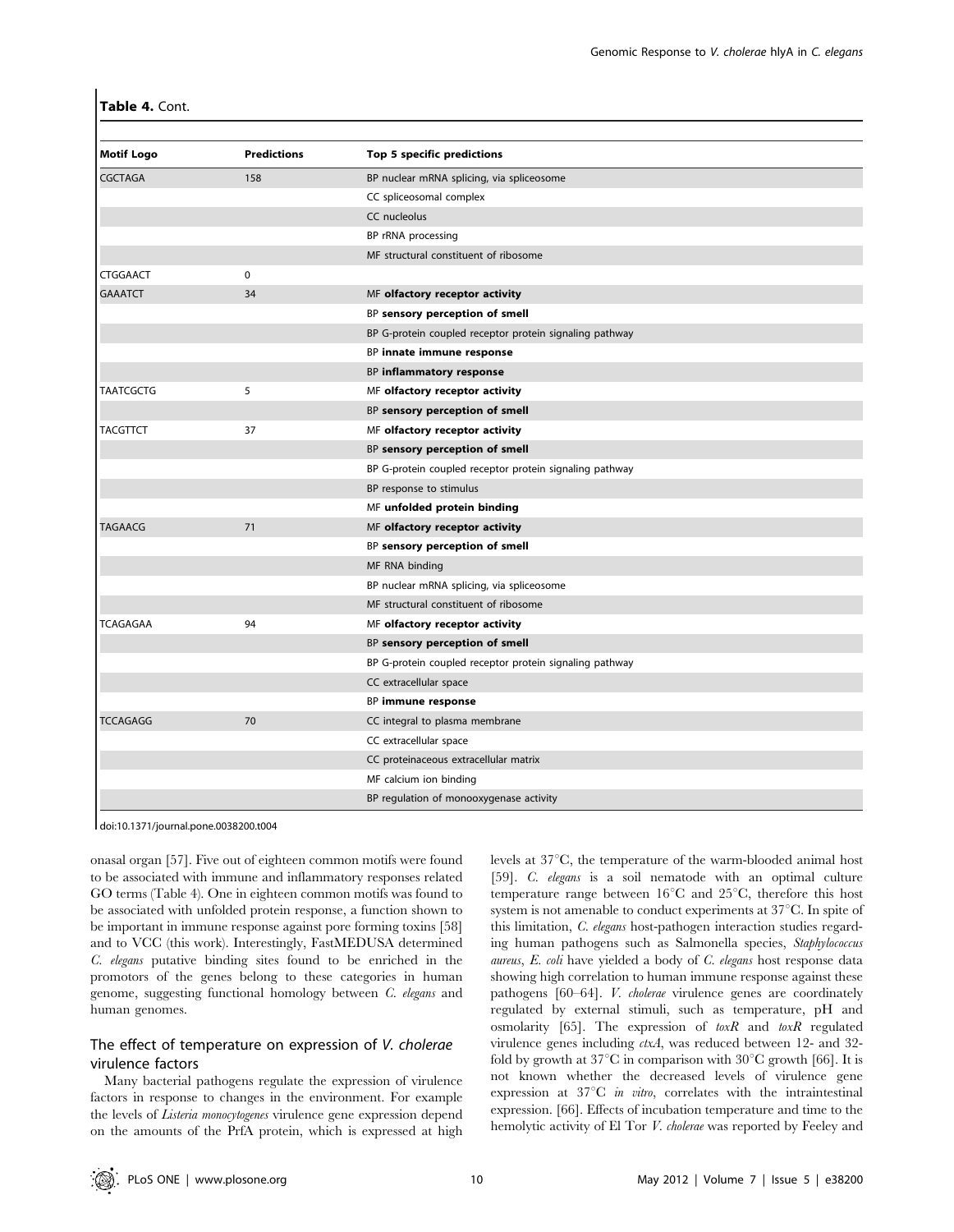Pittman. They found that at  $35^{\circ}$ C maximum hemolytic activity were observed at 24 hours, followed by a decline. At  $30^{\circ}$ C, maximum titres were also observed in 24 hours but the rate of decrease was less pronounced. With cultures incubated at  $22^{\circ}$ C, they measured comparable levels of maximum hemolytic activity in 48 hours, and rate of decay of activity was greatly retarded [67].

We wanted to explore the effect of temperature on the expression of hlyA and other virulence genes deleted in vaccine strains CVD109 and CVD110. The relative transcript abundance and expression of *V. cholerae* virulence genes  $h/yA$ , ace, zot, and ctxA at different temperatures was evaluated using semi-quantitative RT-PCR in V. cholerae wild type strain E7946. We found that all four of the genes tested were expressed at comparable levels at all the temperatures tested (Fig. S2). Our data suggest that, at our experimental conditions  $[22^{\circ}\text{C}],$  *V. cholerae* virulence gene expression levels are comparable to the expression levels at the human body temperature  $37^{\circ}$ C.

In summary, we report a genome scale study regarding host responses against V. cholerae hemolysin. V. cholerae hemolysin induces expression of wide variety of immune response genes, some of which known to be responsive to other pathogenic bacteria. We found that PQN/ABU Unfolded Protein response (UPR) pathway involves in immune response against V. cholerae hemolysin. Using bioinformatics tools together with experimental validation, we identified transcriptional factors and transcriptional factor binding motifs involved in the immune response against VCC.

## Supporting Information

Figure S1 qRT-PCR results for selected high ranker genes.

(TIF)

#### References

- 1. Ichinose Y, Yamamoto K, Nakasone N, Tanabe MJ, Takeda T, et al. (1987) Enterotoxicity of El Tor-like hemolysin of non-O1 Vibrio cholerae. Infect Immun 55: 1090–1093.
- 2. Olson R, Gouaux E (2003) Vibrio cholerae cytolysin is composed of an alphahemolysin-like core. Protein Sci 12: 379–383. 10.1110/ps.0231703 [doi].
- 3. Ikigai H, Akatsuka A, Tsujiyama H, Nakae T, Shimamura T (1996) Mechanism of membrane damage by El Tor hemolysin of Vibrio cholerae O1. Infect Immun 64: 2968–2973.
- 4. Alm RA, Mayrhofer G, Kotlarski I, Manning PA (1991) Amino-terminal domain of the El Tor haemolysin of Vibrio cholerae O1 is expressed in classical strains and is cytotoxic. Vaccine 9: 588–594.
- 5. Zitzer A, Palmer M, Weller U, Wassenaar T, Biermann C, et al. (1997) Mode of primary binding to target membranes and pore formation induced by Vibrio cholerae cytolysin (hemolysin). Eur J Biochem 247: 209–216.
- 6. Coelho A, Andrade JR, Vicente AC, Dirita VJ (2000) Cytotoxic cell vacuolating activity from Vibrio cholerae hemolysin. Infect Immun 68: 1700–1705.
- 7. Mitra R, Figueroa P, Mukhopadhyay AK, Shimada T, Takeda Y, et al. (2000) Cell vacuolation, a manifestation of the El tor hemolysin of Vibrio cholerae. Infect Immun 68: 1928–1933.
- 8. Figueroa-Arredondo P, Heuser JE, Akopyants NS, Morisaki JH, Giono-Cerezo S, et al. (2001) Cell vacuolation caused by Vibrio cholerae hemolysin. Infect Immun 69: 1613–1624. 10.1128/IAI.69.3.1613-1624.2001 [doi].
- 9. Saka HA, Gutierrez MG, Bocco JL, Colombo MI (2007) The autophagic pathway: a cell survival strategy against the bacterial pore-forming toxin Vibrio cholerae cytolysin. Autophagy 3: 363–365. 4159 [pii].
- 10. Olivier V, Haines GK, III, Tan Y, Satchell KJ (2007) Hemolysin and the multifunctional autoprocessing RTX toxin are virulence factors during intestinal infection of mice with Vibrio cholerae El Tor O1 strains. Infect Immun 75: 5035–5042.
- 11. Cinar HN, Kothary M, Datta AR, Tall BD, Sprando R, et al. (2010) Vibrio cholerae hemolysin is required for lethality, developmental delay, and intestinal vacuolation in Caenorhabditis elegans. PLoS One 5: e11558. 10.1371/ journal.pone.0011558 [doi].
- 12. Tan MW, Mahajan-Miklos S, Ausubel FM (1999) Killing of Caenorhabditis elegans by Pseudomonas aeruginosa used to model mammalian bacterial pathogenesis. Proc Natl Acad Sci U S A 96: 715–720.
- 13. Kurz CL, Ewbank JJ (2003) Caenorhabditis elegans: an emerging genetic model for the study of innate immunity. Nat Rev Genet 4: 380–390. 10.1038/nrg1067 [doi];nrg1067 [pii].

Figure S2 Semi-quantitative RT-PCR results showing expression levels of V. cholerae virulence genes at different temperatures. Corresponding gel images are shown at the top of each column.

(TIF)

Table S1 GO terms enriched in CVD109/CVD110 and/ or E7946/ $\Delta$ hlyA comparisons. (DOC)

Table S2 Cluster of C. elegans CED-1 regulated genes#, and fold differences in expressional response to  $h l y (+)$ versus  $h l y(-) V.$  cholerae. (DOC)

## Acknowledgments

C. elegans strains used in this paper were provided by the Caenorhabditis Genetics Center. We are grateful to Nick Olejnick, Thomas Black, and Oluwakemi Odusami for technical help, to Christopher Grim and Augusto Franco-Mora for their help on semi-quantitative RT-PCR analysis.

### Author Contributions

Conceived and designed the experiments: SNS HNC. Performed the experiments: SNS IP JHL. Analyzed the data: SNS JL IP SB HNC. Contributed reagents/materials/analysis tools: JEL. Wrote the paper: SNS JL SB HNC.

- 14. Vaitkevicius K, Lindmark B, Ou G, Song T, Toma C, et al. (2006) A Vibrio cholerae protease needed for killing of Caenorhabditis elegans has a role in protection from natural predator grazing. Proc Natl Acad Sci U S A 103: 9280–9285. 0601754103 [pii];10.1073/pnas.0601754103 [doi].
- 15. Sprando RL, Olejnik N, Cinar HN, Ferguson M (2009) A method to rank order water soluble compounds according to their toxicity using Caenorhabditis elegans, a Complex Object Parametric Analyzer and Sorter, and axenic liquid media. Food Chem Toxicol 47: 722–728. S0278-6915(09)00008-8 [pii];10.1016/j.fct.2009.01.007 [doi].
- 16. Schmittgen TD, Livak KJ (2008) Analyzing real-time PCR data by the comparative C(T) method. Nat Protoc 3: 1101–1108.
- 17. Kamath RS, Fraser AG, Dong Y, Poulin G, Durbin R, et al. (2003) Systematic functional analysis of the Caenorhabditis elegans genome using RNAi. Nature 421: 231–237. 10.1038/nature01278 [doi];nature01278 [pii].
- 18. Bozdag S, Li A, Wuchty S, Fine HA (2010) FastMEDUSA: a parallelized tool to infer gene regulatory networks. Bioinformatics 26: 1792–1793. btq275 [pii];10.1093/bioinformatics/btq275 [doi].
- 19. Kundaje A, Xin X, Lan C, Lianoglou S, Zhou M, et al. (2008) A predictive model of the oxygen and heme regulatory network in yeast. PLoS Comput Biol 4: e1000224. 10.1371/journal.pcbi.1000224 [doi].
- 20. Barrasa MI, Vaglio P, Cavasino F, Jacotot L, Walhout AJ (2007) EDGEdb: a transcription factor-DNA interaction database for the analysis of C. elegans differential gene expression. BMC Genomics 8: 21. 1471-2164-8-21 [pii];10.1186/1471-2164-8-21 [doi].
- 21. Haider S, Ballester B, Smedley D, Zhang J, Rice P, et al. (2009) BioMart Central Portal–unified access to biological data. Nucleic Acids Res 37: W23–W27. gkp265 [pii];10.1093/nar/gkp265 [doi].
- 22. Freund Y, Schapire R (1997) A decision-theoretic generalization of on-line learning and an application to boosting. Journal of Computer and System Sciences 55: 119–139.
- 23. Michalski J, Galen JE, Fasano A, Kaper JB (1993) CVD110, an attenuated Vibrio cholerae O1 El Tor live oral vaccine strain. Infect Immun 61: 4462–4468.
- 24. Huffman DL, Bischof LJ, Griffitts JS, Aroian RV (2004) Pore worms: using Caenorhabditis elegans to study how bacterial toxins interact with their target host. Int J Med Microbiol 293: 599–607.
- 25. Bellier A, Chen CS, Kao CY, Cinar HN, Aroian RV (2009) Hypoxia and the hypoxic response pathway protect against pore-forming toxins in C. elegans. PLoS Pathog 5: e1000689. 10.1371/journal.ppat.1000689 [doi].